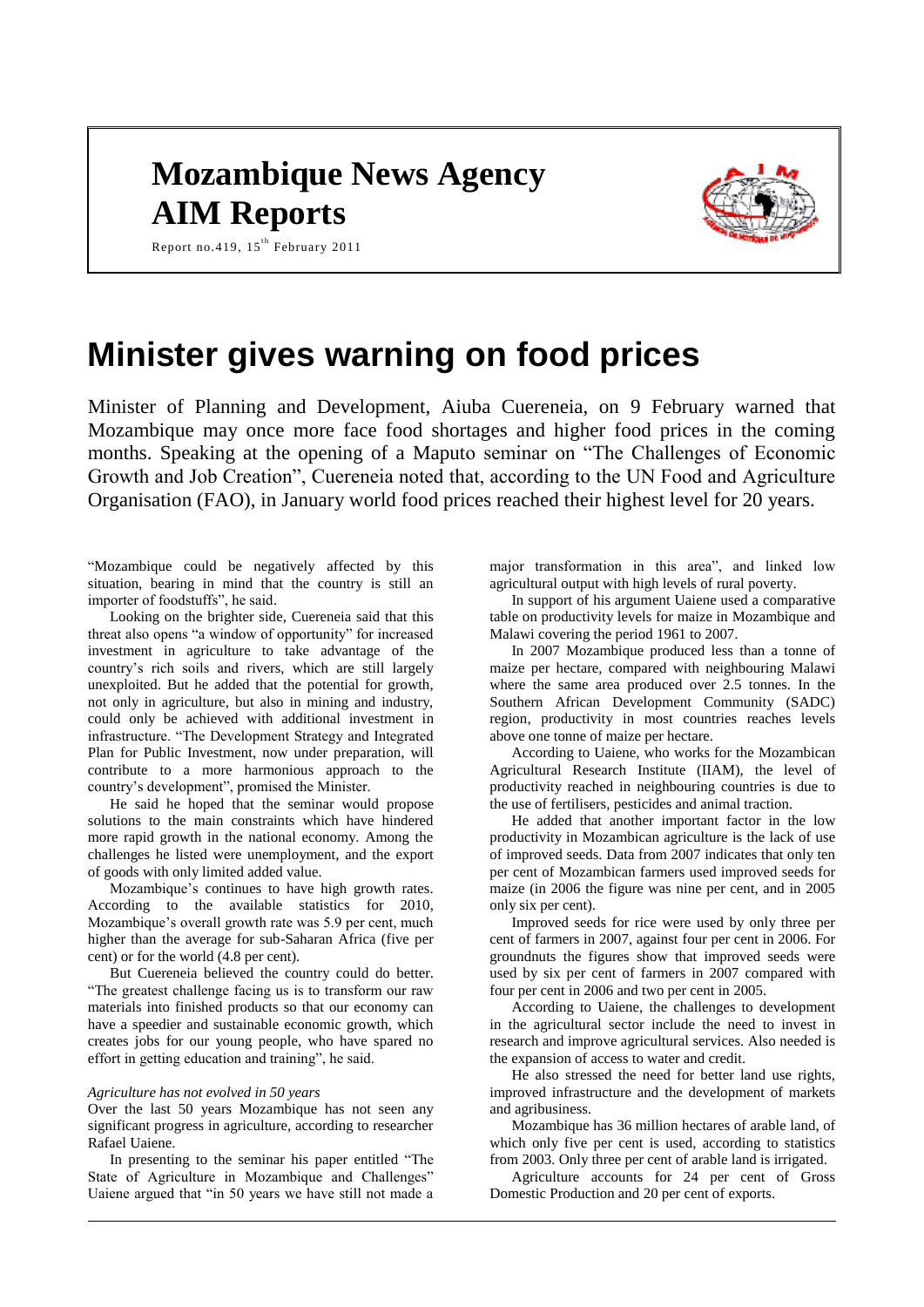#### **Coal exports dependent on logistics**

By the end of this decade Mozambique is expected to be exporting 85 million tonnes of coal from the western province of Tete. However, this will only be possible if the country's infrastructure is upgraded rapidly.

The Australian mining company Riversdale plans to produce 10 million tonnes per year from its mine in Benga, and a further 25 million tonnes in its adjacent Zambeze concession. A third Riversdale area, Tete East, could contribute another 10 million tonnes a year.

The Brazilian company Vale is expecting to produce 25 million tonnes a year from its Moatize concession, and smaller companies could add another 15 million tonnes.

Riversdale has acquired its own locomotives and wagons to move coal from Benga to the port of Beira. According to Anthony Martin, the Executive Director of Riversdale-Mozambique, the company has spent \$46 million on purchasing 11 locomotives, which are expected to arrive in Mozambique in April.

Two hundred coal wagons have been ordered and should arrive in July. Each wagon can carry 63 tonnes of coal. Martin expected that initially each coal train will consist of 45 wagons, but as production at Benga expands, the length of trains will rise to 90 wagons.

For the time being, Riversdale is relying exclusively on the port of Beira and on the Sena railway from the Moatize coal basin to Beira. The Sena line ends at Moatize station, but a 10 kilometre extension will be built to a Riversdale siding at Benga.

To ensure that the coal can be exported from Beira, Riversdale and the Brazilian mining company Vale are jointly financing the rehabilitation of Berth 8 at the port, so that it can handle six million tonnes of coal a year. Upgrading berth 8 will cost \$80 million, and Riversdale expects it to be ready by the second half of 2011.

The government is planning a new coal terminal at Beira to handle 18-24 million tonnes of coal a year, and Riversdale has offered to co-finance such a terminal.

The most serious concerns, however, are not with the port but with the Sena line, which is not yet in a fit condition to carry millions of tonnes of coal.

Reconstruction of the line was in the hands of the Indian companies Rites and Ircon. The consortium formed by these companies, RICON, won the international tender to manage the Beira rail system (consisting of the Sena line, and the Machipanda line from Beira to Zimbabwe). RICON became the majority shareholder in the Beira Railroad Company (CCFB), with 51 per cent. The remaining 49 per cent was held by the public-owned port and rail company, CFM.

Key to this agreement was RICON's undertaking to rebuild the Sena line. RICON announced that the line was ready for use on 31 January this year – 16 months later than the original deadline of September 2009.

But, according to CFM, the line is far from ready. CFM chairperson Rosario Mualeia inspected the line personally on 7-8 February, and declared that not a single kilometre of the 554 kilometre line is up to scratch.

The most serious problems concerned ballast and drainage. Ballast consists of the stone on which the tracks are laid. It holds the tracks in place, and poor and uneven ballast, as seen on Mualeia's visit, means that rails fall out of alignment, greatly increasing the risk of derailment.

RICON had also failed to install drainage channels. Inadequate ballast plus no drainage channels means that storm waters will stay on the line. If the line is seriously flooded, the ballast will be contaminated with soil, and might be washed away.

The government warned RICON on 24 December that, if it did not correct the faults within three months it would lose its contract. Mualeia thought that RICON does not have the money, the manpower or the technical resources to meet this deadline.

If he is right, the line will revert to CFM management in April, and CFM will have at most six months to fix the line before the coal trains start running to Beira.

Riversdale has little choice but to remain optimistic and hope that the problems will indeed be ironed out by September. But Martin warns that, without smooth logistics, "the coal will remain in the ground".

Even if the Sena line functions perfectly in September, within a few years it will not have the capacity to move all the coal that is being mined.

The option favoured by Vale is to build a new railway across southern Malawi which would link up with Mozambique's existing northern railway, and carry the coal to the port of Nacala.

Nacala is widely regarded as the best deep water port on the east African coast. It can take ships of any size, and does not need dredging. It could handle up to 50 million tonnes of coal exports a year.

The main drawback is that such a railway would be entirely at the mercy of the Malawian authorities. The Malawian government is in dispute with Mozambique over the use of the Shire and Zambezi rivers for international trade. Malawi wants to bring imports up the rivers to the port of Nsanje on the Malawian section of the Shire. For the Mozambican government, this is impossible until an Environmental Impact Assessment has been done.

Riversdale also wants to use the Zambezi – but only for coal barges. Since coal is inert, the sinking of a coal barge in the Zambezi would have little impact on the aquatic environment. The same cannot be said for the barges full of fertiliser and other chemicals that the Malawians want to put on the river.

Riversdale has carried out a study which concludes that it is possible for coal barges to navigate the river.

The coal processing plant under construction at Benga is about two kilometres from the Zambezi. Cranes could load the coal onto barges which would then make the 500 kilometre journey down the river to the small town of Chinde. The barges could then continue down the coast to Beira, or the coal could be transhipped onto larger vessels waiting outside the mouth of the Zambezi.

Detailed studies of the depth and topography of the river have convinced Riversdale that the islands and sandbanks in the river do not pose a major threat, and can easily be avoided by the barges.

Riversdale is confident that its plans for barging will receive the necessary environmental licence. The environmental impact assessment is nearly complete, and the final report is now being drawn up.

The Beira, Nacala and Chinde options may still be insufficient, as coal production expands. So Riversdale also proposes that the government should seriously consider building new ports, somewhere between Chinde and Nacala.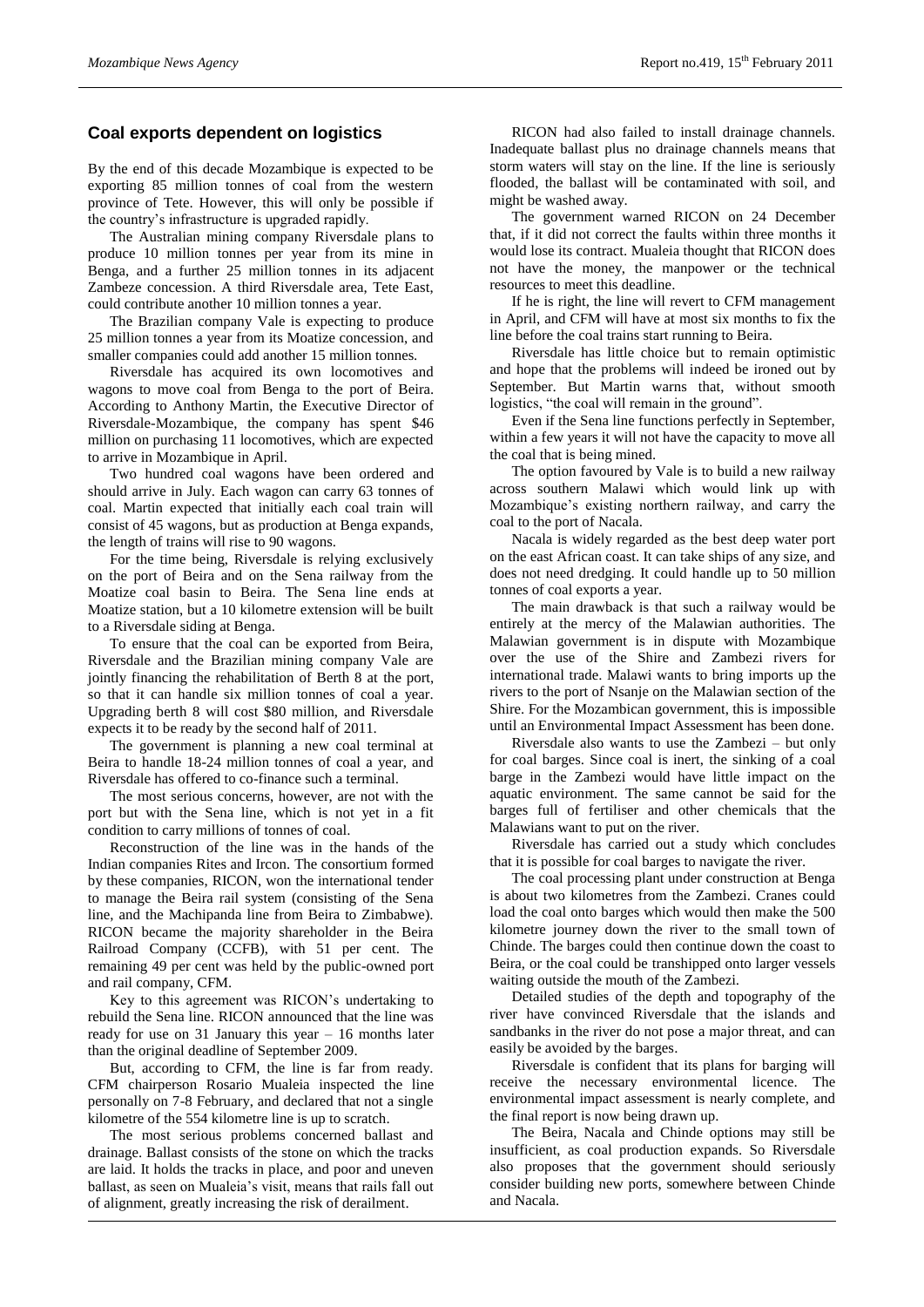### **Memorandum signed on fertilisers and soil fertility**

The Mozambican government on 11 February signed a memorandum of understanding with the International Fertiliser Development Centre (IFDC) on developing a fertiliser industry, using the organic material and minerals (such as phosphates) available in the country.

Under the memorandum, signed by Agriculture Minister Jose Pacheco and the IFDC Chief Executive Officer, Amit Roy, the IFDC pledges to assist the government in its long term plans for soil fertility management and rural development.

According to the IFDC, the organisation's activities in Mozambique "include training farmers in sound agricultural practices, improving their access to inputs (fertilisers, seeds and crop protection products), strengthening agriculture market development and building the capacity of farmer organisations and agrodealers in the private sector".

The IFDC is implementing the Agricultural Input Market Development (AIMS) project, funded by the United States Agency for International Development (USAID).

The IFDC notes that currently fertilizer use in Mozambique is only four kilos per hectare, half the African average of eight kilos per hectare, and far below the target of 50 kilos by hectare set by the African Fertiliser Summit held in Abuja in 2006.

Pacheco declared that Mozambique recognises the IFDC as a "strategic partner" in the Green Revolution advocated by the government, particularly in the areas of soil fertility and developing the market for agricultural inputs.

Pacheco hoped that the partnership with the IFDC would promote the use of fertilisers in increasing and improving agricultural production and productivity.

The IFDC is a not-for-profit agency which describes itself as "a public international organisation, governed by an international board of directors with representation from developed and developing countries".

Its main focus is "increasing and sustaining food security and agricultural productivity in developing countries through the development and transfer of effective and environmentally sound nutrient technology and agribusiness expertise".

#### **Fruit processing in Manica**

A factory producing fruit juice and jams should begin operating in April in Gondola district, in the central province of Manica. The construction of this plant, which will have the capacity to produce about 2,000 litres of juice per day, will cost around four million meticais (\$125,000).

Moguen Candieiro, Chairman of the Board of the Economic Development Agency of Manica (ADEM), the organization which owns the project, told reporters it will initially work using only fruit produced locally.

Candieiro said that, although Gondola is considered as having great potential for fruit production, especially in the Macate region, where the factory is being built, it is also envisaged that the plant will eventually process fruit produced in other regions of Mozambique and from neighbouring countries such as Zimbabwe.

Candieiro was speaking during the delivery in Chimoio of ten motorcycles and a car, to facilitate the movement of ADEM technicians to meet the beneficiaries of their activities.

#### **AfDB to disburse \$15 million for water and sanitation**

The African Development Bank (AfDB) is to disburse \$15 million to fund water supply and sanitation projects over a period of four years in the northern provinces of Nampula and Zambezia. This was disclosed on 4 February in Maputo during a meeting between the AfDB representative and the provincial authorities.

The projects aim to considerably increase the number of people with access to clean water in Zambezia province. Currently only 48 per cent of the provinces' population of over three million people have access to potable water.

According to the National Water Board (DNA) both provinces will receive \$7.5 million, of which half is in the form of a loan and the balance is a donation.

The Zambezia governor, Francisco Itai Meque, praised the AfDB's initiative and urged all stakeholders of both provinces to comply with the implementation of the projects.

The provincial government believes that many projects implemented in Zambezia take too long to be implemented. Therefore, Meque has asked the AfDB to speed up the execution of the projects, explaining that "it would be good if we could soon see visible signs of the implementation of both projects which seek to change people's lives".

#### **Anadarko discovers more gas**

The Texas-based Anadarko Petroleum Corporation announced on 7 February that it has discovered more natural gas in the Rovuma Basin, off the coast of the northern province of Cabo Delgado.

The discovery was made at the Tubarao deepwater well, the last exploration well that the company has planned in the present drilling campaign that began in December 2009. The Tubarao well was drilled to a total depth of 4,237 metres in water depths of 898 metres. It is located about 30 kilometres off the Mozambique coast.

Anadarko's Bob Daniels pointed out "this is our fourth significant discovery in the offshore Rovuma Basin".

In November last year Daniels stated that the company had already found enough gas to justify setting up a team to look at the viability of developing a LNG (liquefied natural gas) project in Mozambique.

Anadarko is the operator of Offshore Area 1 and holds a 36.5 per cent share of the fields. Its co-owners are Mitsui of Japan (20 per cent), BPRL Ventures and Videocon (both of India, with 10 per cent each) and Cove Energy of Britain (8.5 per cent). The Mozambican government is represented by Empresa Nacional de Hidrocarbonetos which holds a 15 per cent interest in the fields.